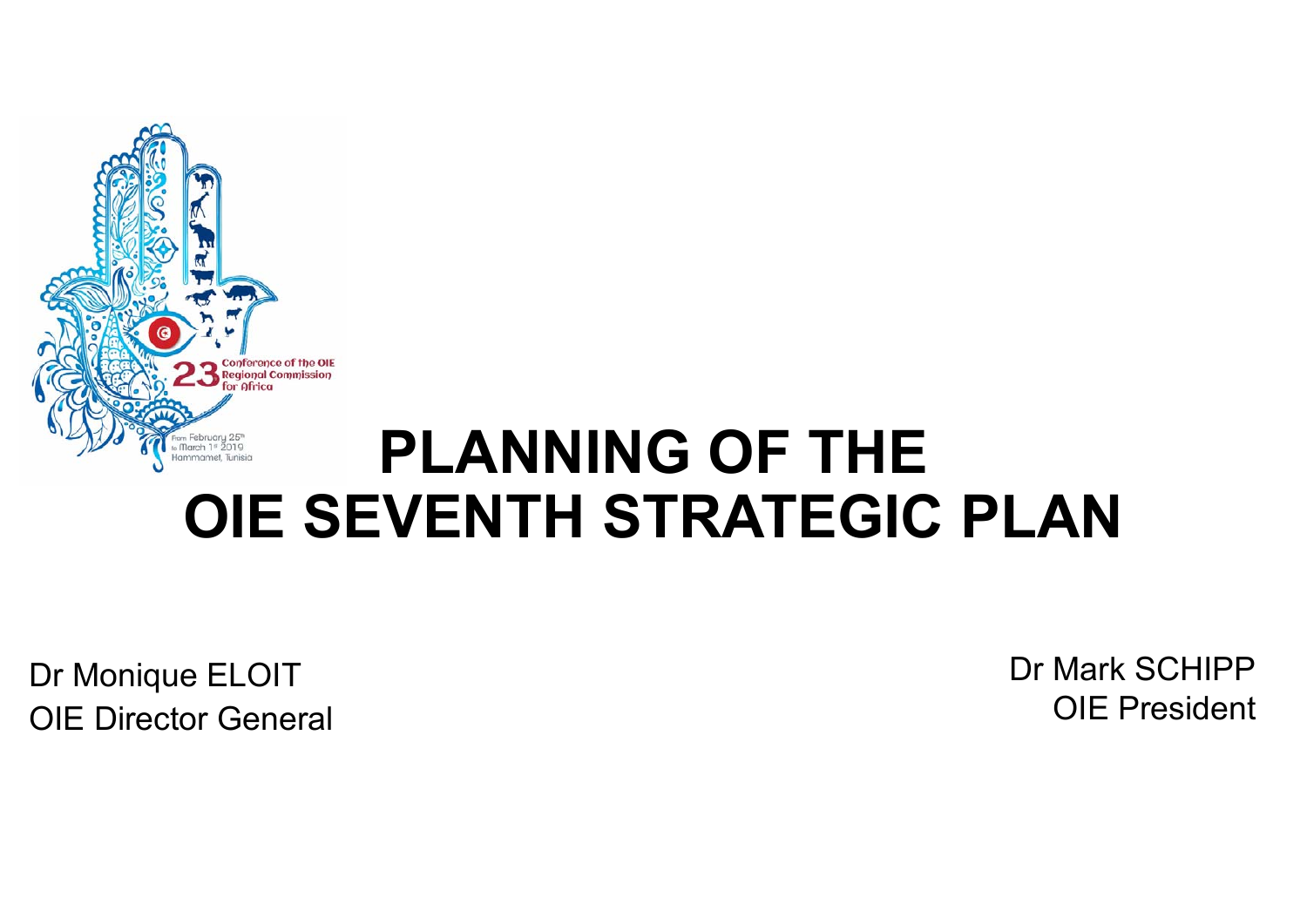# **Preliminary remarks**

- 1. The 7th Strategic Plan is <sup>a</sup> **logical follow-up** of the 6th Strategic Plan, based on the achievements;
- 2. The structure is **developed in continuity**, for ease of access and consistency;
- 3. A **non prescriptive approach**, with the development of an operational workplan in parallel.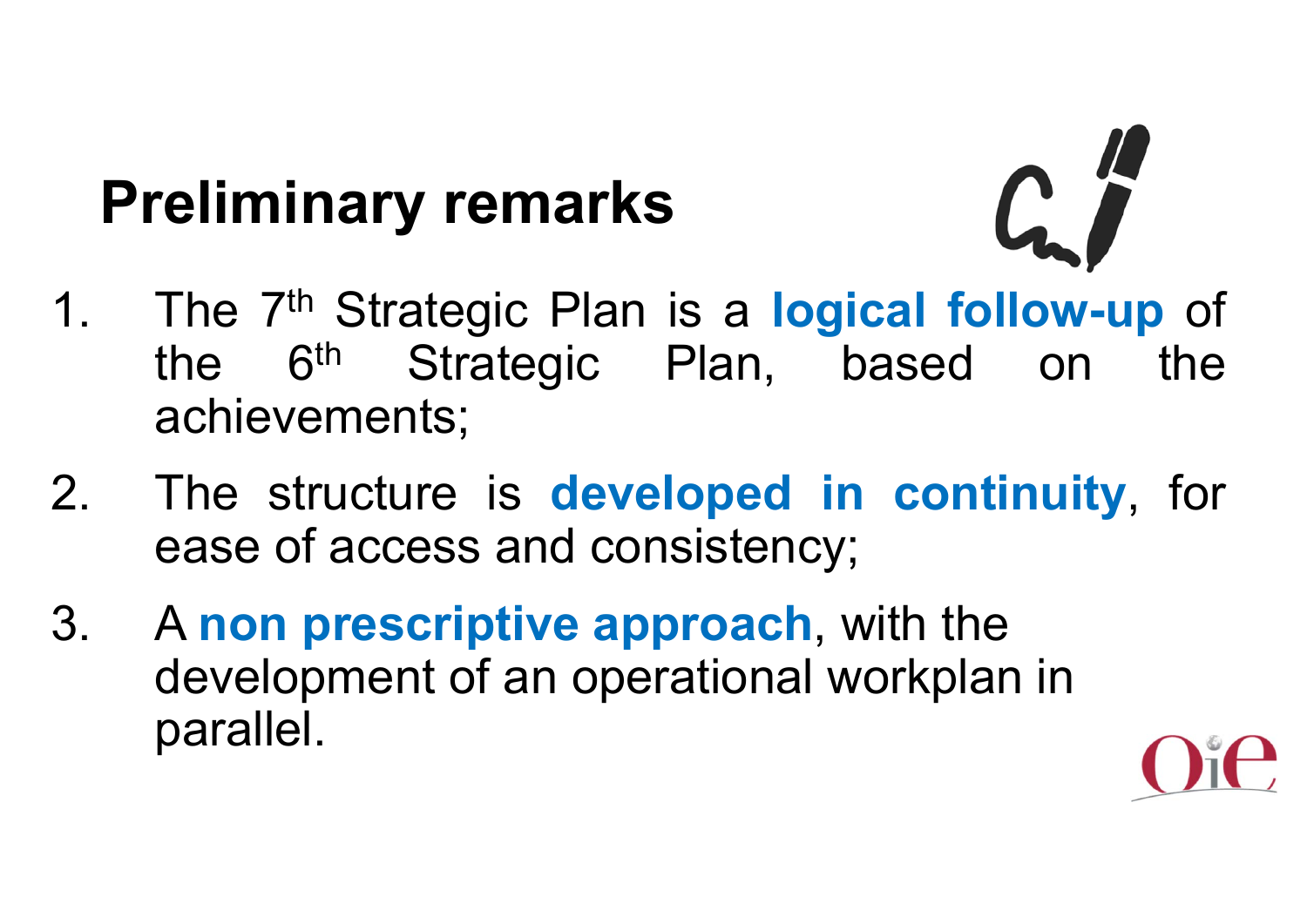#### **CONTENT**

- •Main achievements of the OIE Sixth Strategic<br>Plan
- Global and external challenges and opportunities faced by the OIE
- $\bullet$  Planning of the OIE Seventh Strategic Plan
	- •Discussing future directions
	- •The OIE Members involvement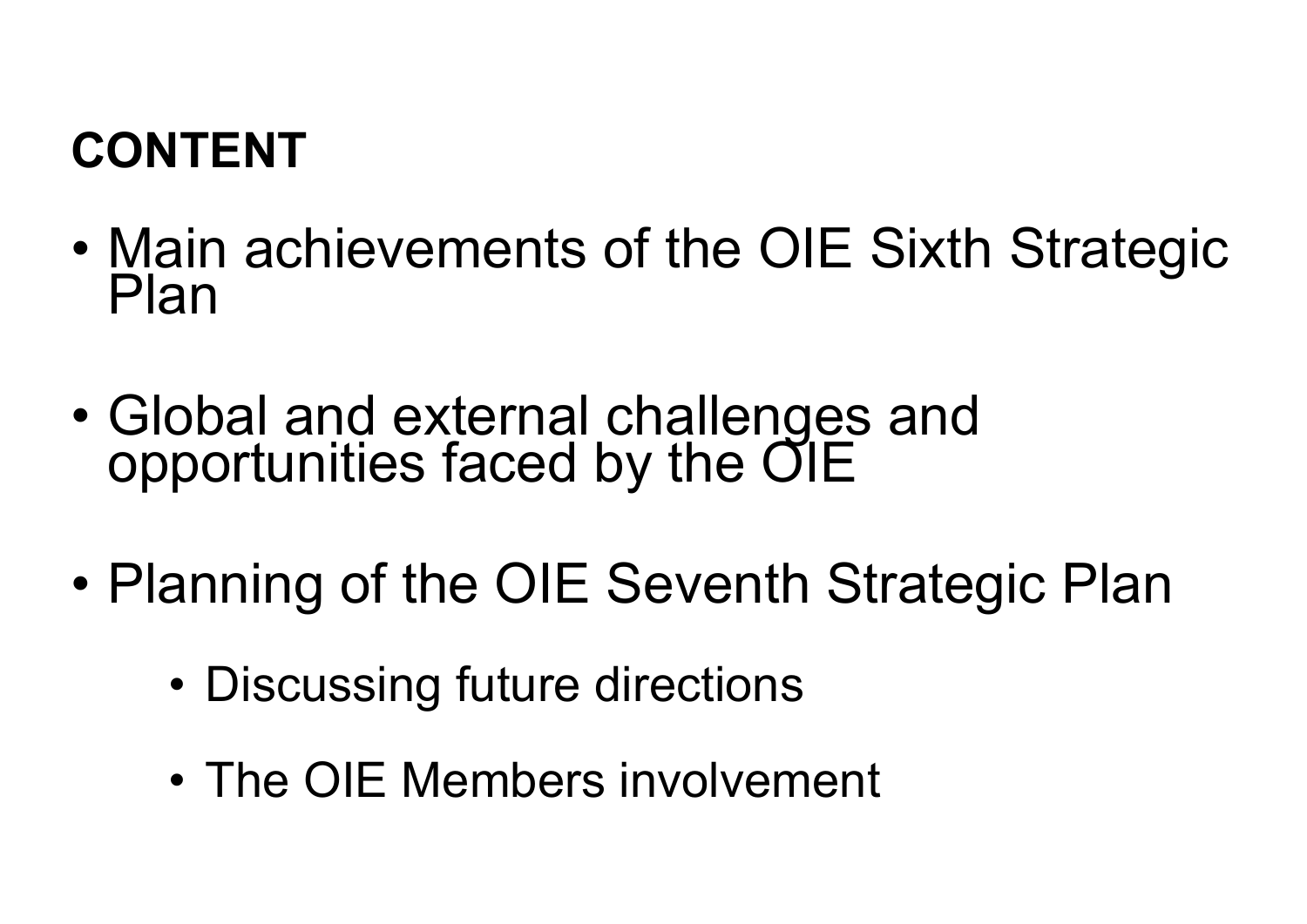## **Main achievements of the OIE Sixth Strategic Plan**

A better identification of **strategies** AMR, AW, PVS Pathway, Observatory, vaccine banks …

The launch of the **WAHIS+** project

An **internal reform** of the OIE: revision of processes and procedures, new work methods, IT Master Plan …

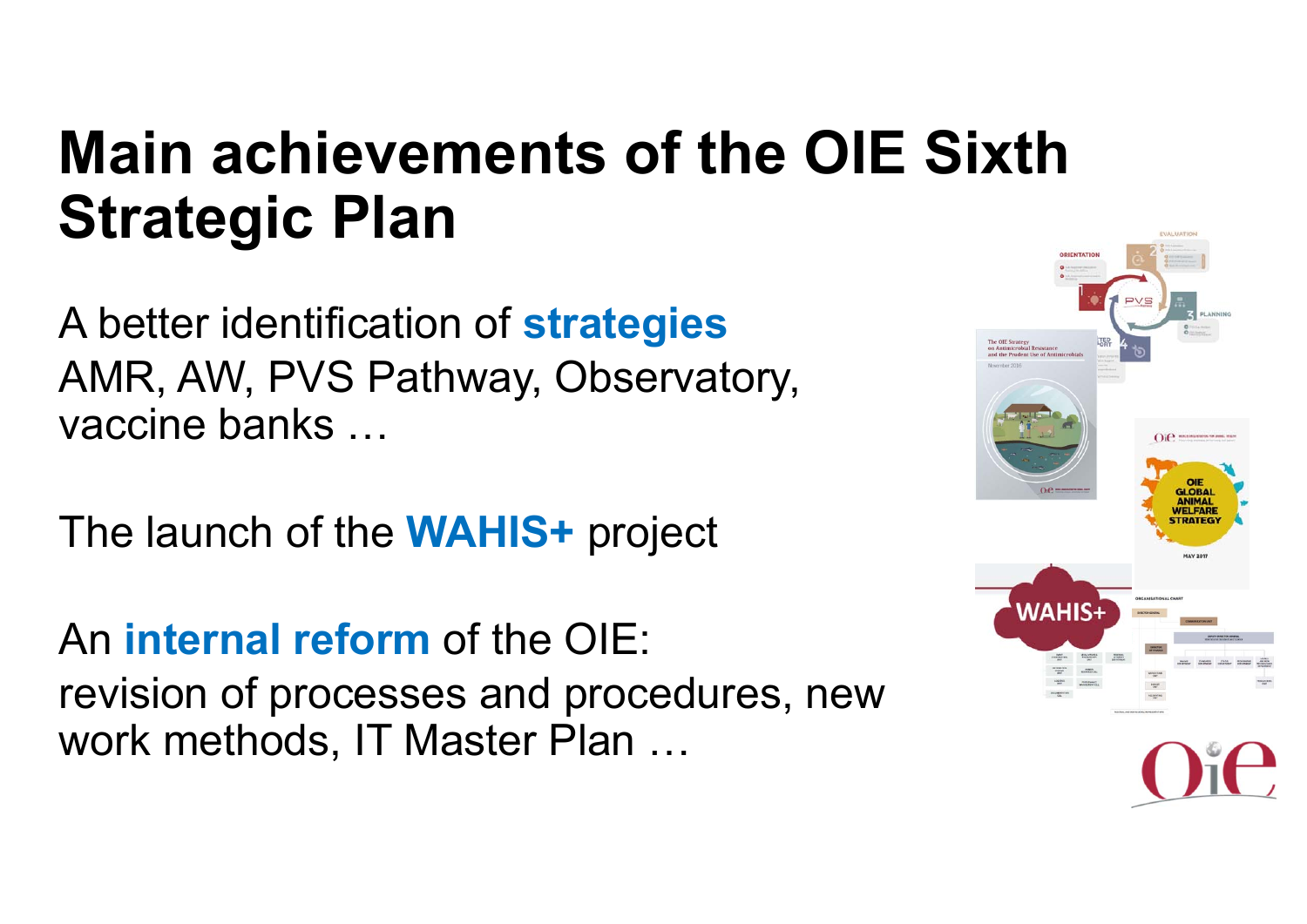## **Global and External Challenges and Opportunities faced by the OIE**

Challenges of other Organisations - **Sustainable Development Goals**

A more competitive **international trade**

New information **technologies** - social media

| $1 \text{mm}$ | 鵲<br>2          | <b>ROOM MAKIN</b>       | 4 <sup>mm</sup> | 農<br>5<br>⊟       | <b>CLINIANIE</b><br>6                                |
|---------------|-----------------|-------------------------|-----------------|-------------------|------------------------------------------------------|
| ATOMINE AVE   |                 | <b><i>NAME MAND</i></b> | 10 жила<br>=    | <b>SCATTABLE</b>  | <b>TOMA</b><br><b>CONCIDERED</b><br><b>ROYOUX</b> 10 |
| 13 음음         | 14 illustration | 15 <sub>km</sub><br>ū   |                 | 7 <b>INCHANGE</b> |                                                      |





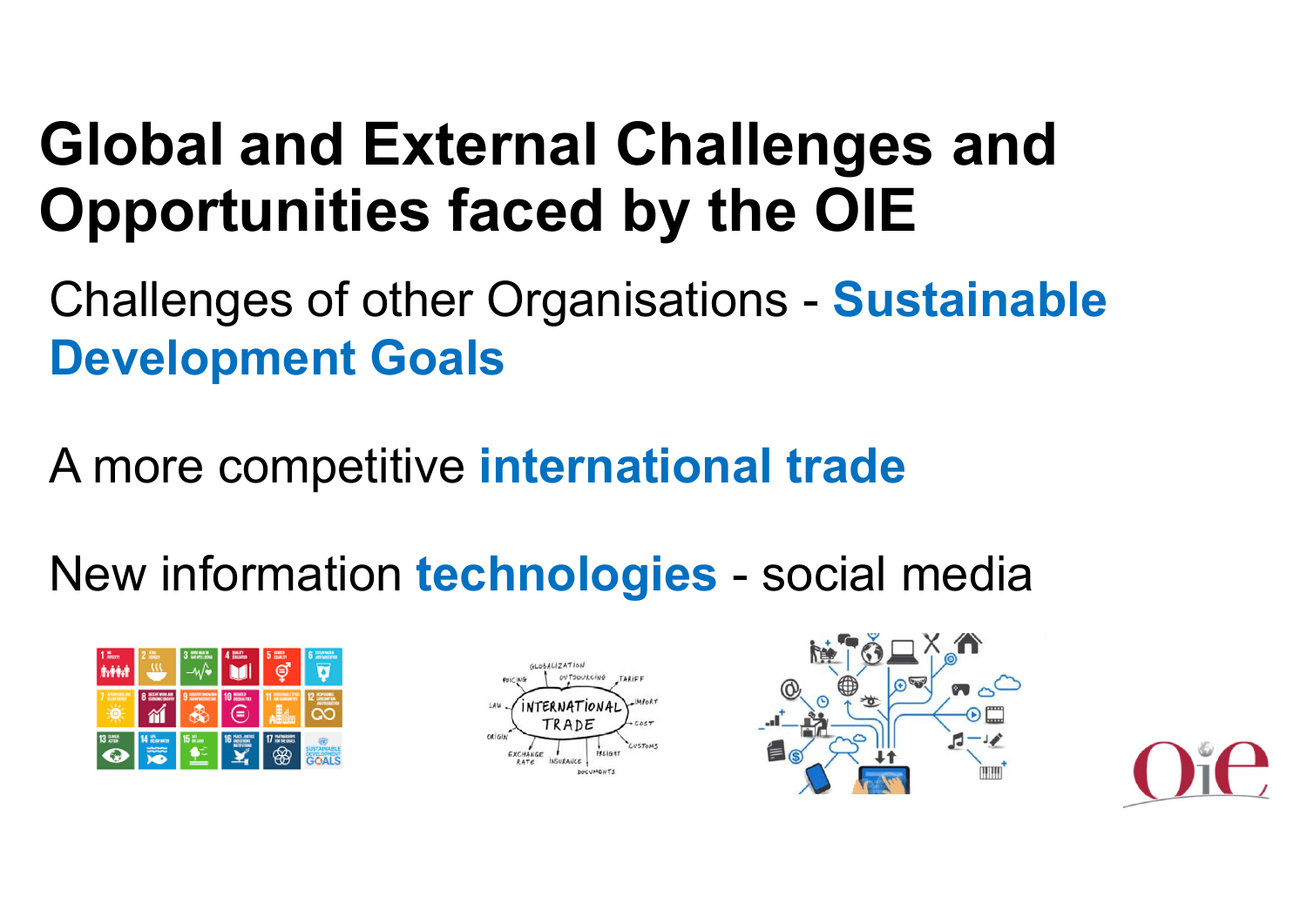## **Global and External Challenges and Opportunities faced by the OIE (cont.)**



- **Societal challenges →** scientific approach
	- **Climate** changes / impact on animal diseases and biodiversity
	- Changes in **consumption patterns** / animal proteins, vegan
	- Changes in **production systems** / AW, sustainability

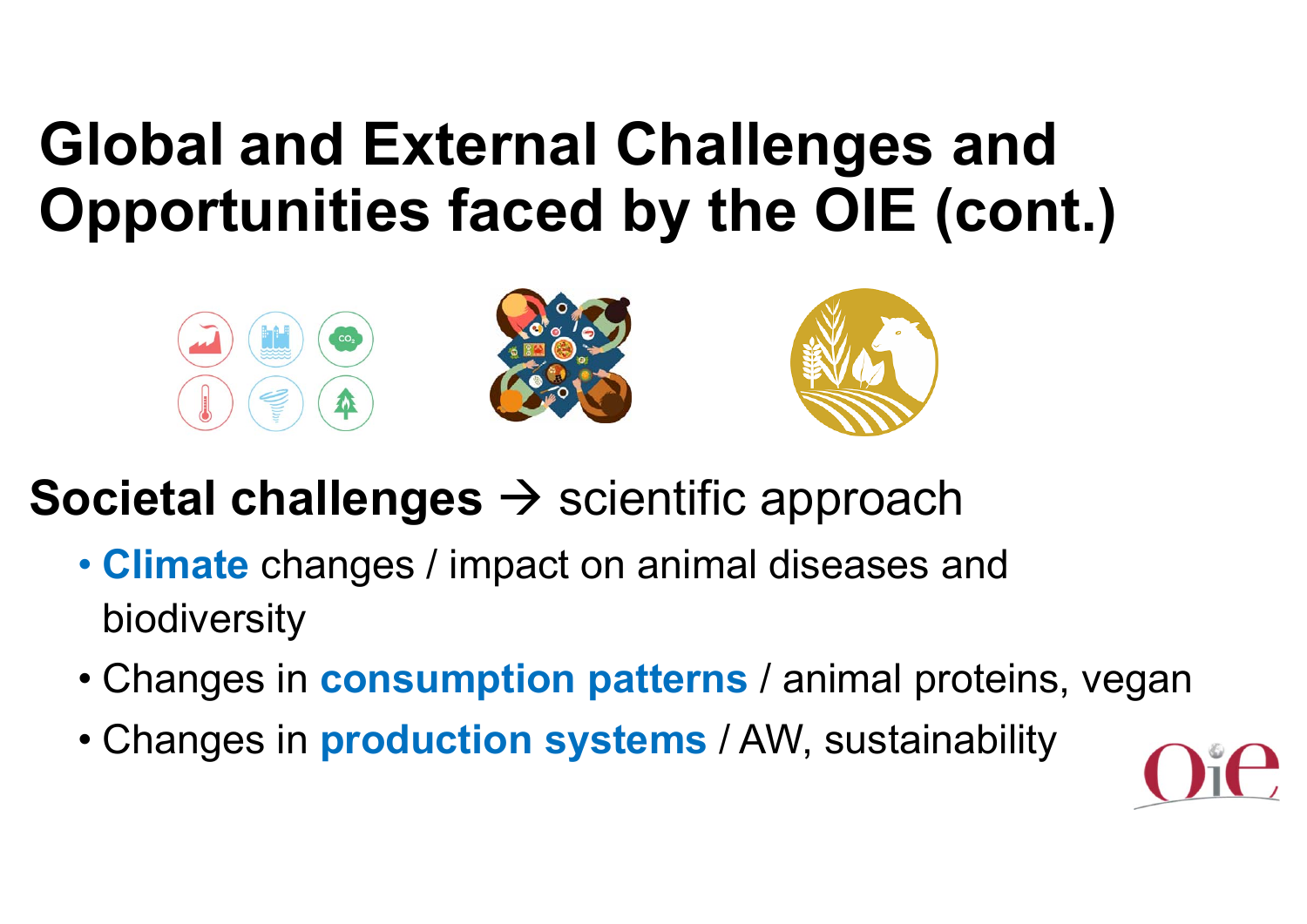Finally, the objectives are **to preserve**:

- **the coherence of the activities**
- **the effectiveness**
- •**the legitimacy / ref. the mandate**
- **the credibility**

of the Organisation for the benefit of its Member **Countries**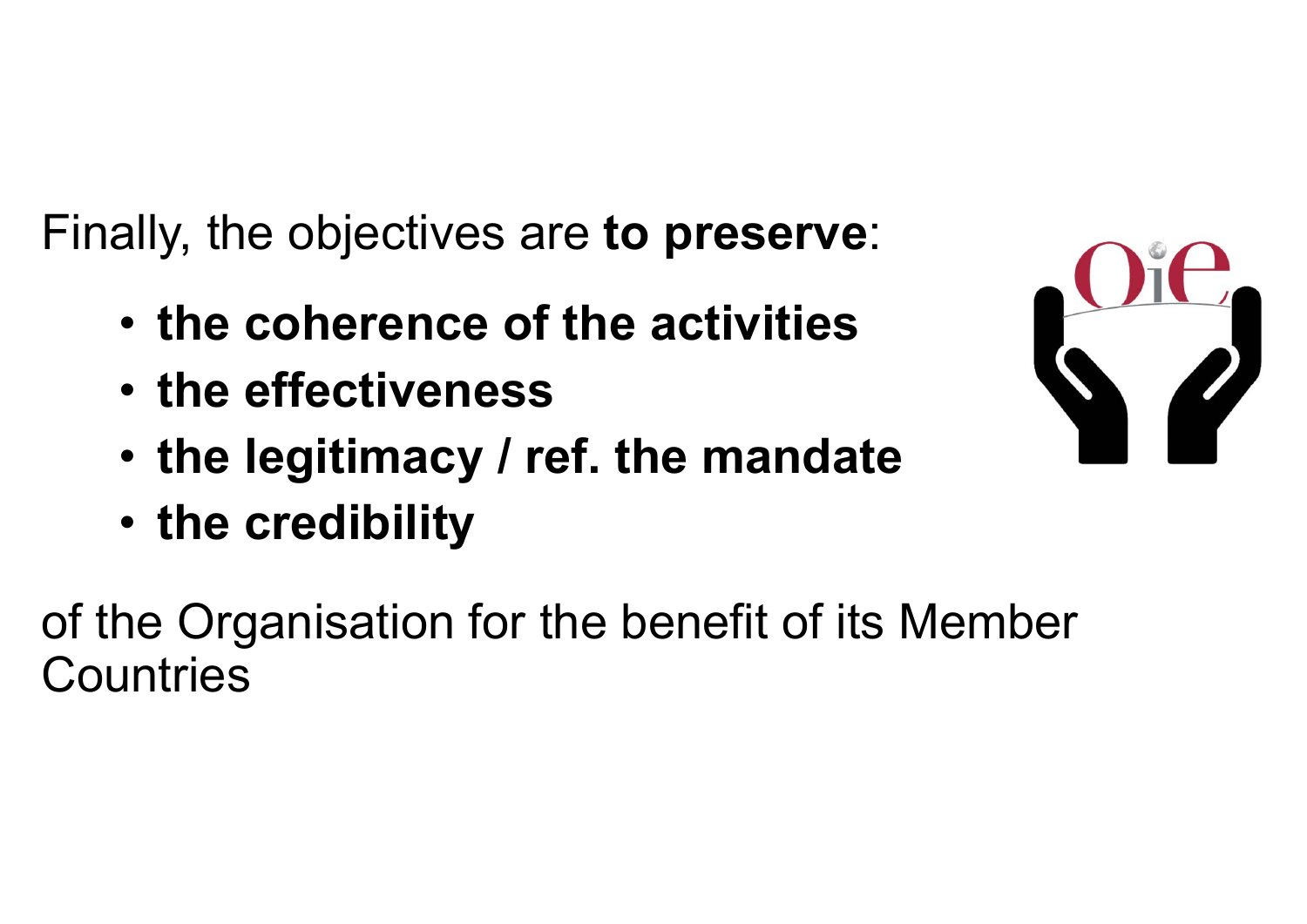## **Planning the OIE Seventh Strategic Plan**

**logical follow-up** 

**developed in continuity**

**non prescriptive approach**



33 mg General Session World Assembly  $\bigcap_{\mathcal{U}} P$ 

 $93.96 / 13$ Original: English

OIE's SIXTH STRATEGIC PLAN FOR THE PERIOD 2016 - 2020

 $(83 SGI/17)$ 

 $110000$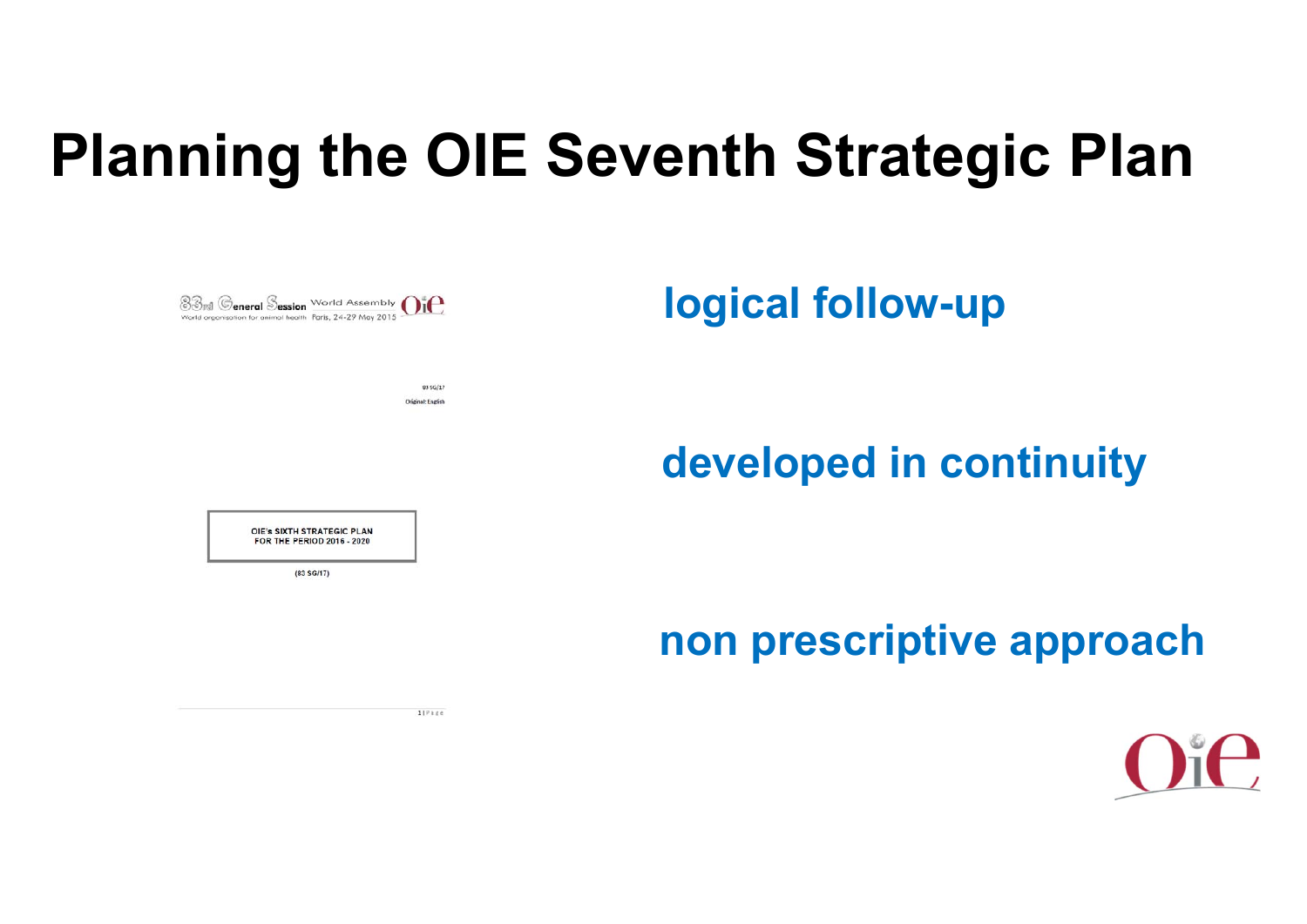# **Strategic planning process**

- •International open call for tender
- • Consulting firms specialised in strategic planning in the public sector
- • Contract awarded to Pricewaterhousecoopers - Luxembourg (**PwC**)

| <b>World organisation</b>      |
|--------------------------------|
| for animal health              |
| (the OIE)                      |
| Support to the                 |
| development of the OIE's       |
| 7 <sup>th</sup> Strategic Plan |



*Service Property* 

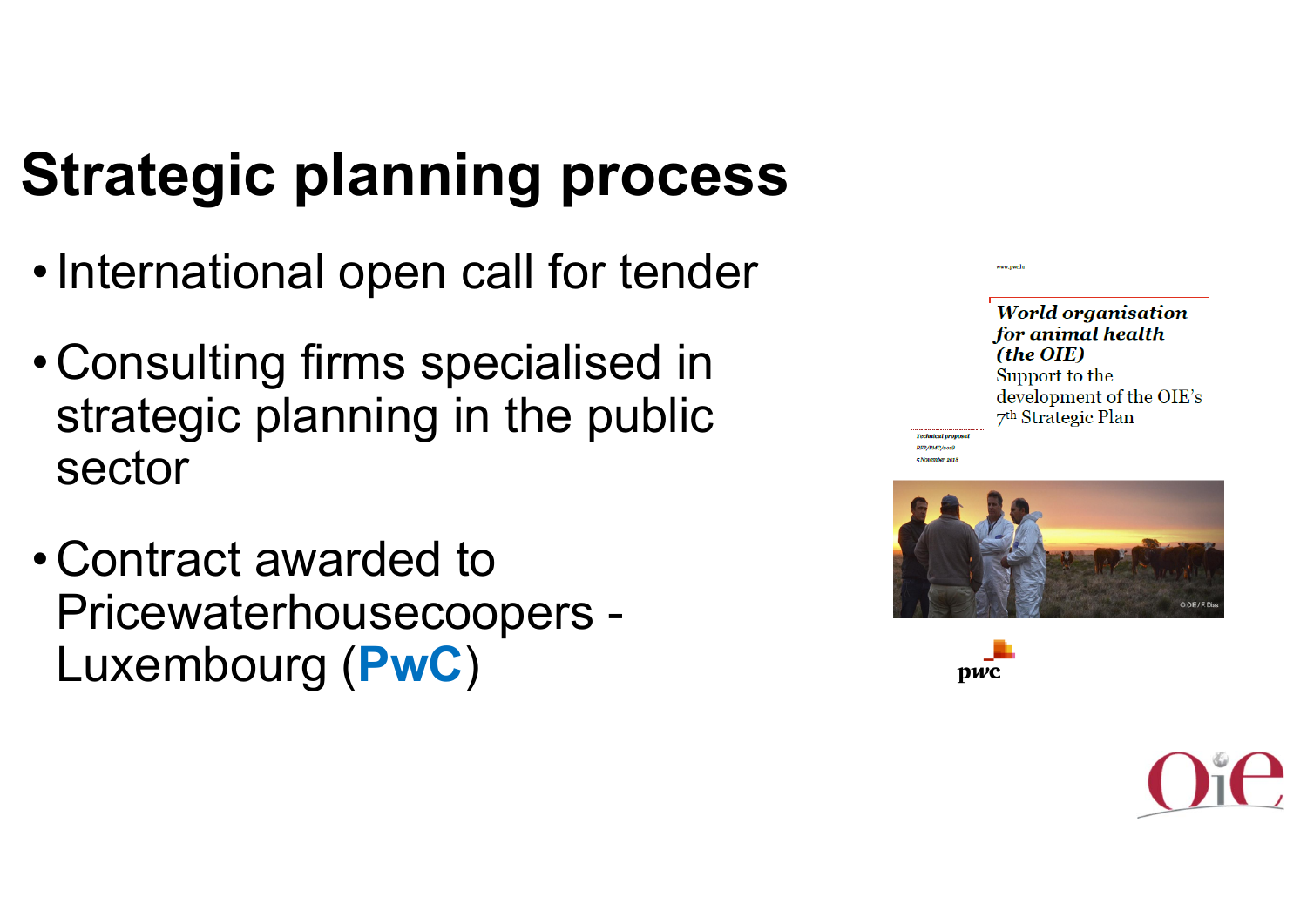## **Discussing future directions**



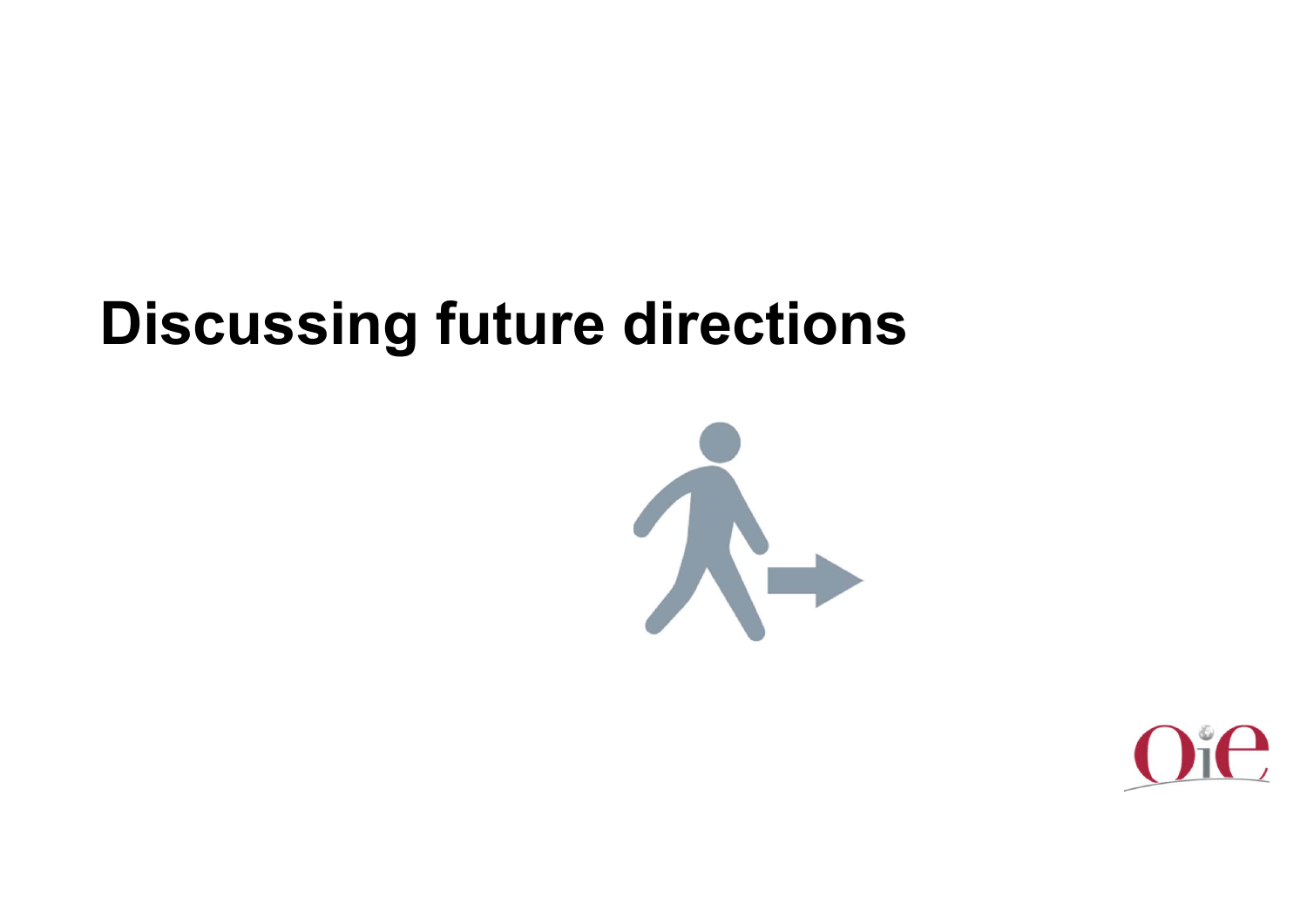In the preamble ….

### Clarify, display and promote **the values**  of our Organisation



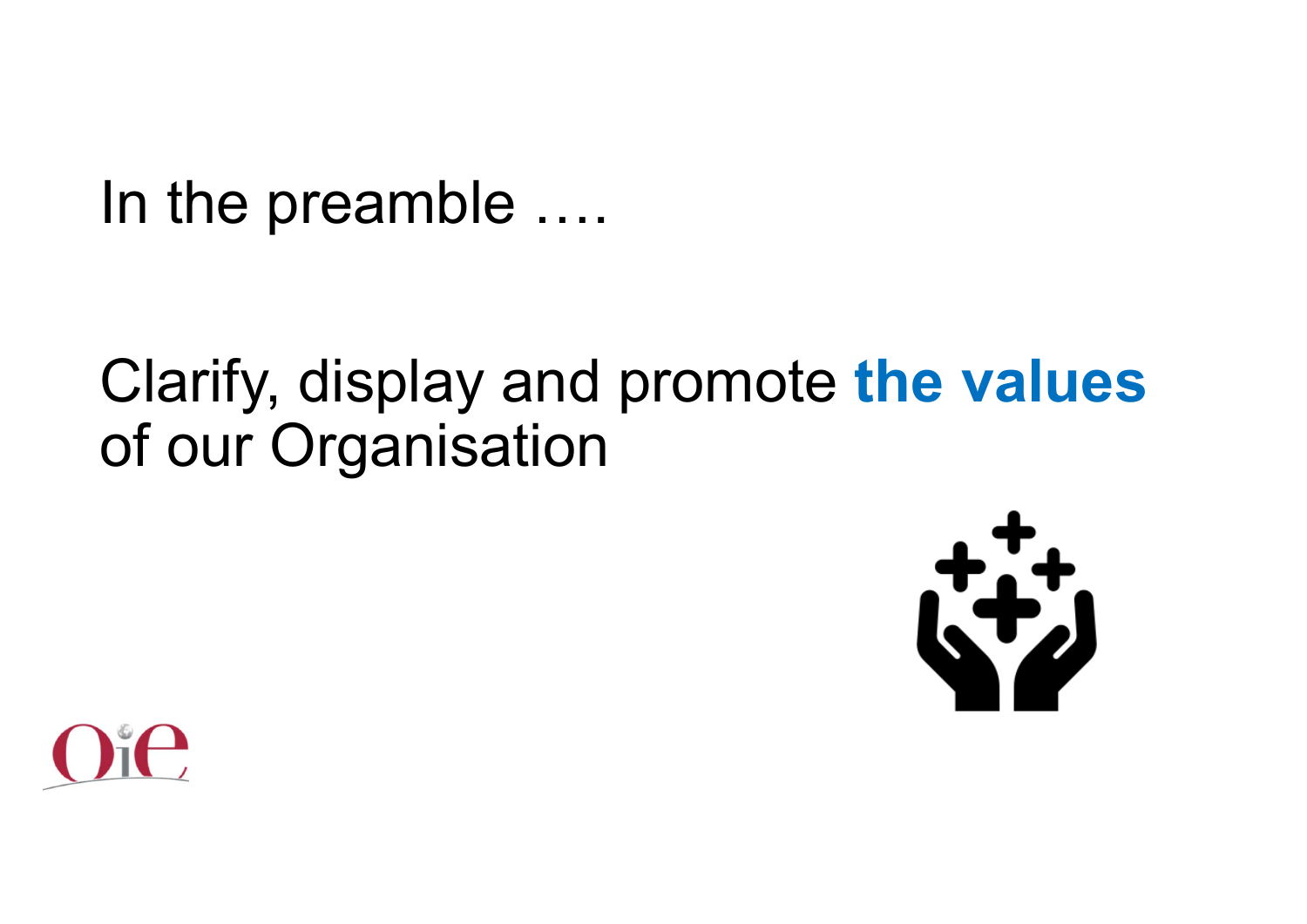# **Avenues of reflection ….**

- to contribute to the good global **sanitary governance** by supporting OIE MC in their efforts to strengthen the national VS
- to promote a **safer trade** while considering the development of economies as well as the sustainability of the systems (ref. Animal Welfare)
- to be the leading organisation for **animal health information**



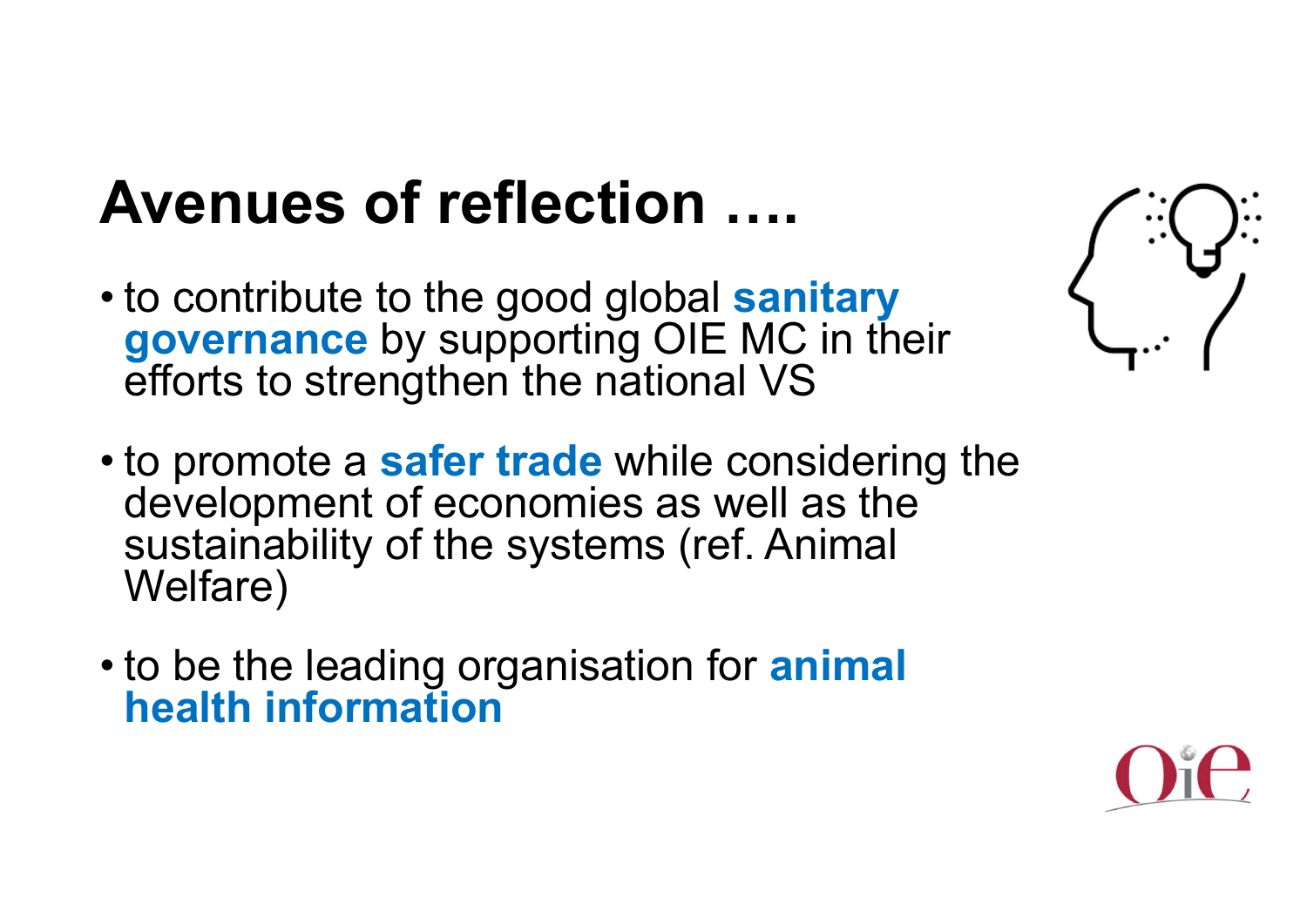## **Cross-cutting directions to be considered**

- to define the OIE **science policy**
- to define a comprehensive and integrated Stakeholder Management System /OIE **engagement**
- to develop a **multiyear budget** through a budgetary dialogue
- to permanently improve the OIE **governance** (procedures and policies)

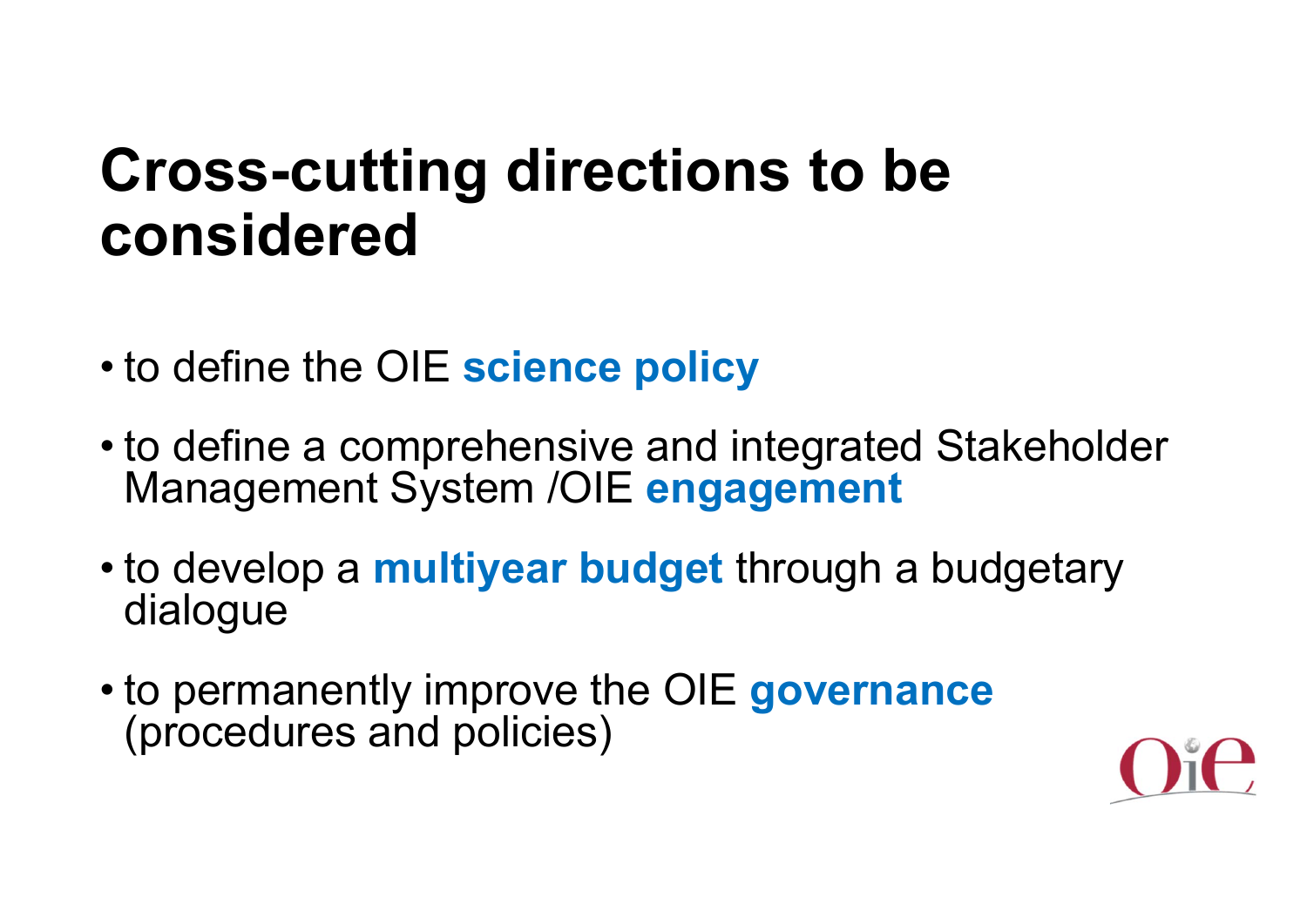### **The OIE Members involvement**



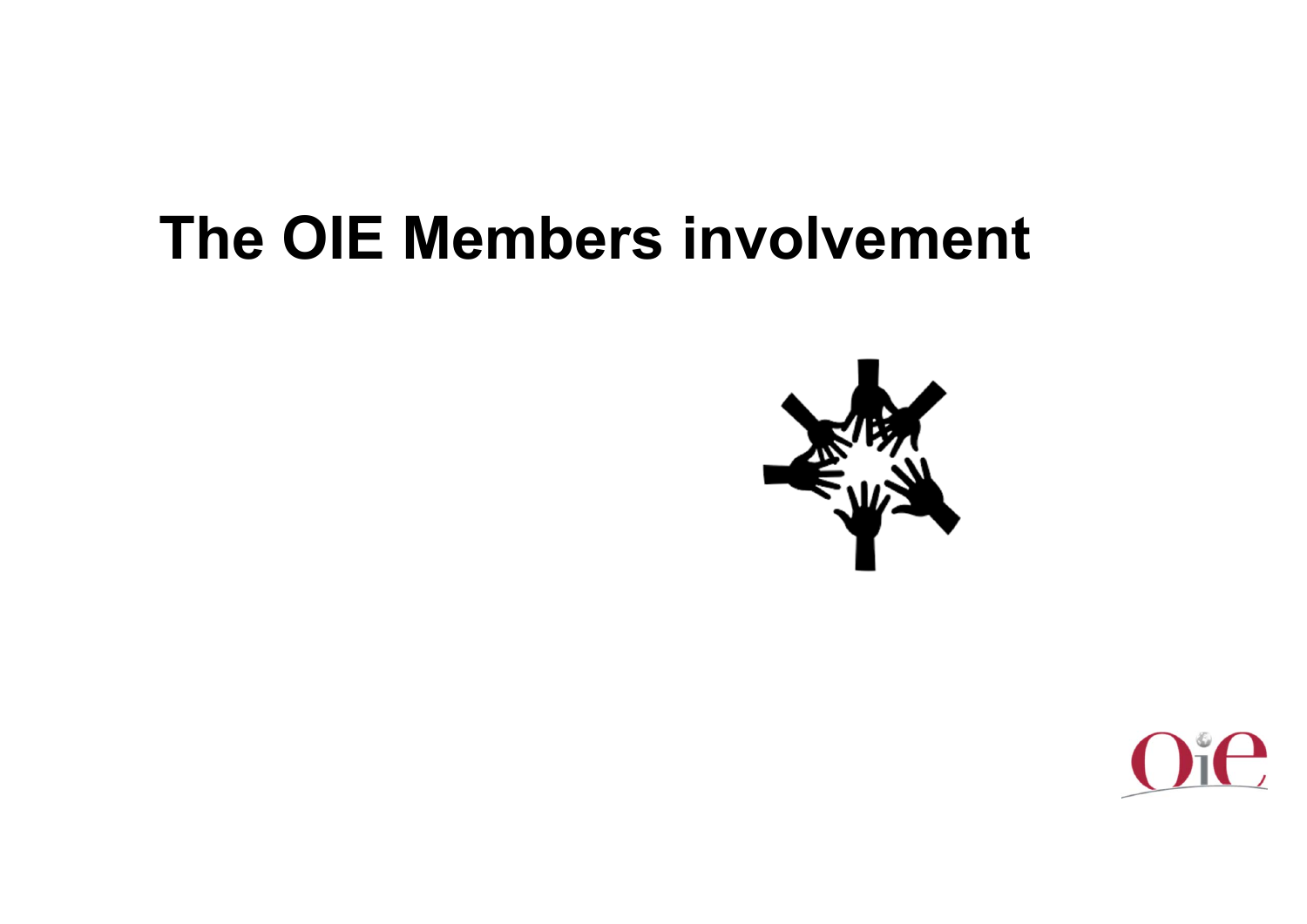## **Importance of Member contributions**

- Our OIE delivers unsurpassed influence;
- Our contributions as members support our OIE to provide a strong coordinated voice on issues that affect us all;
- I want to encourage an open and productive dialogue to ensure the 7<sup>th</sup> strategic plan is truly representative.

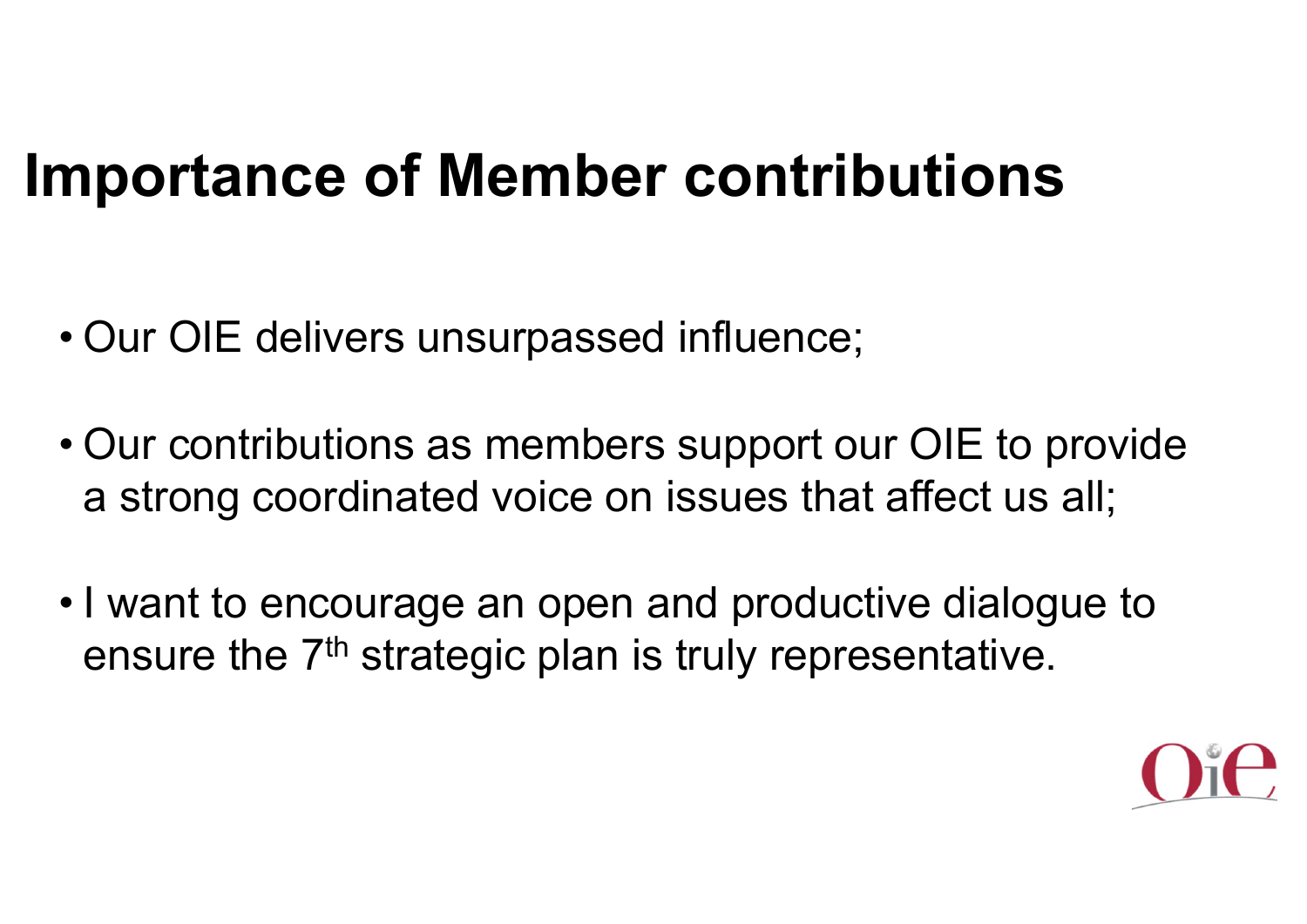#### **Chronology for inputs in 2018-2020**

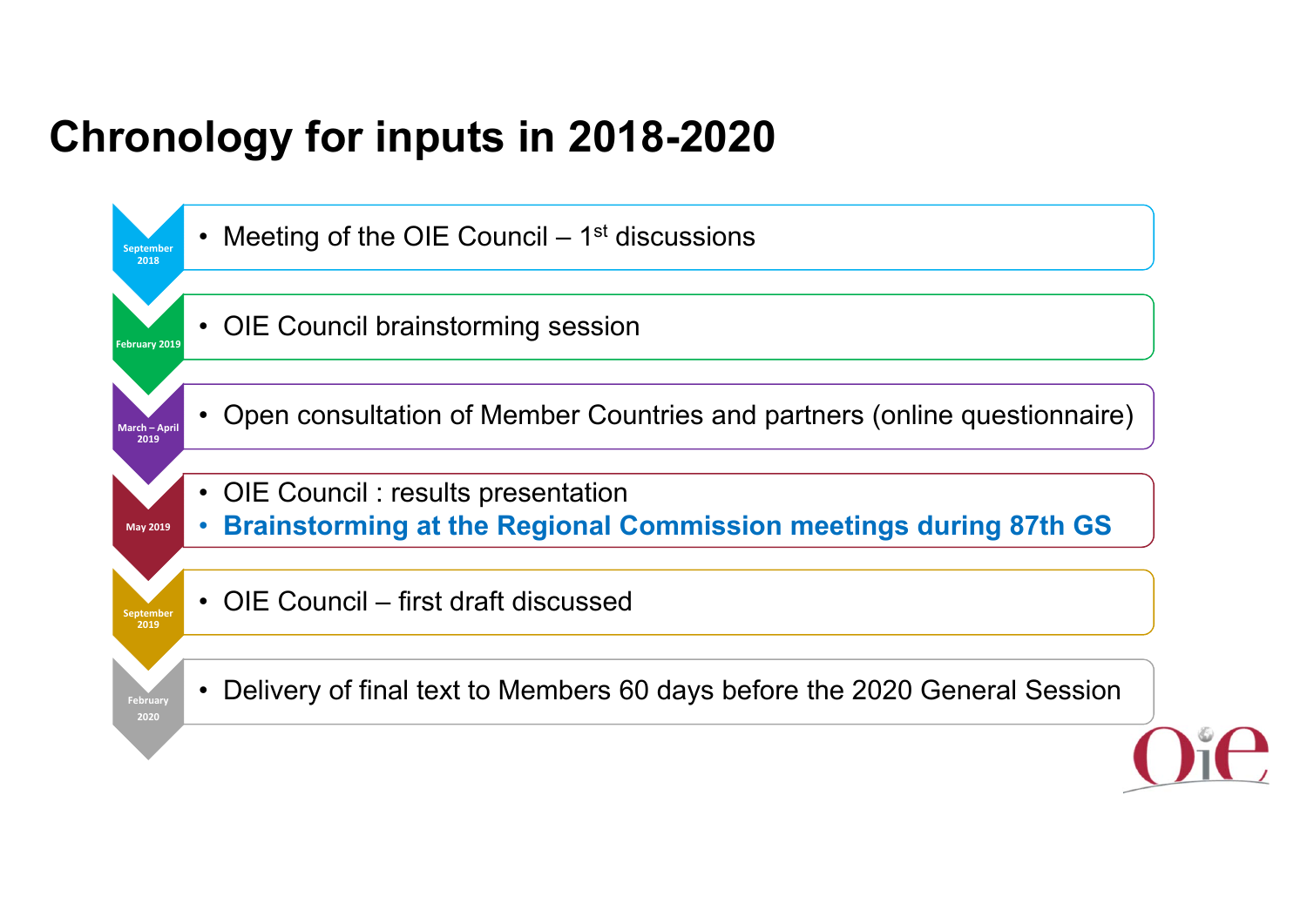#### **Consultation timeline focus - 2019**

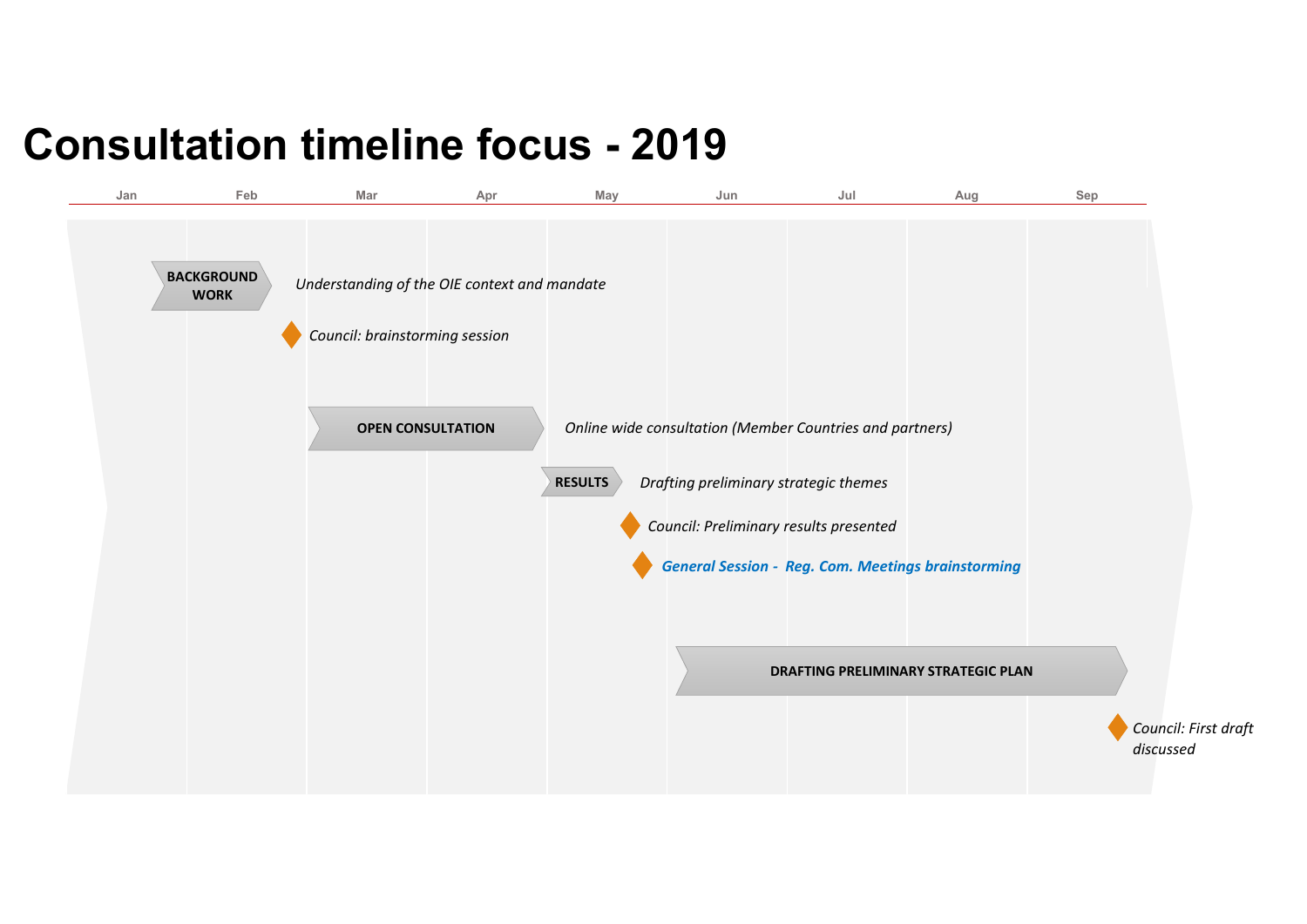#### **Consultation of Members in 2018-2019**

**Conferences of the OIE Regional Commissions**

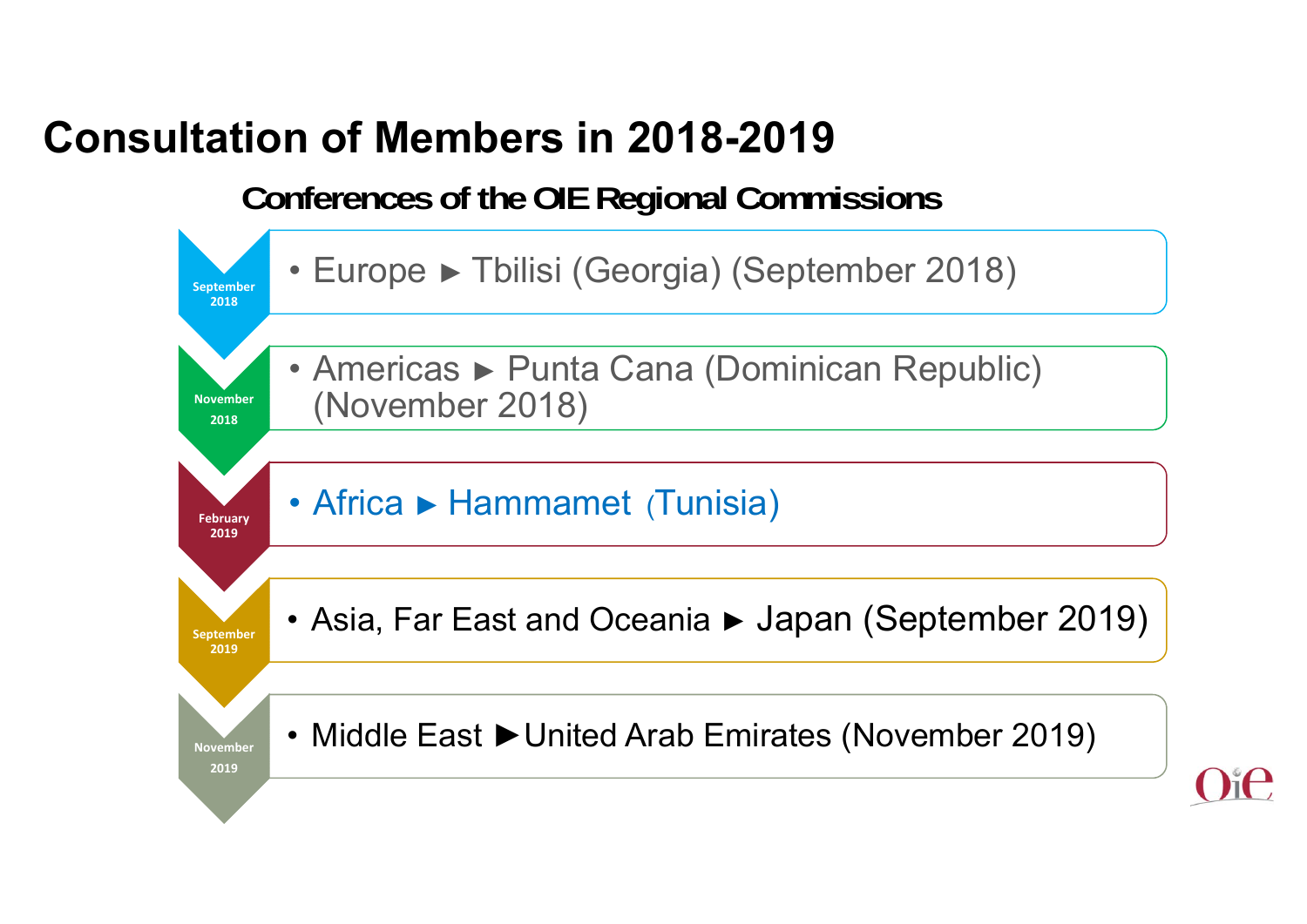# Today and later …



- Your reflections and comments on the initial framework and directions for the Seventh Strategic Plan (2021 - 2025) are valued and welcomed
- **Are there critical trends, challenges and opportunities that should be taken into account in the planning process?**

**Inputs can be provided to the OIE Director General, to the OIE Council members representing your Region and the members of the Bureau of the Regional Commissions .**